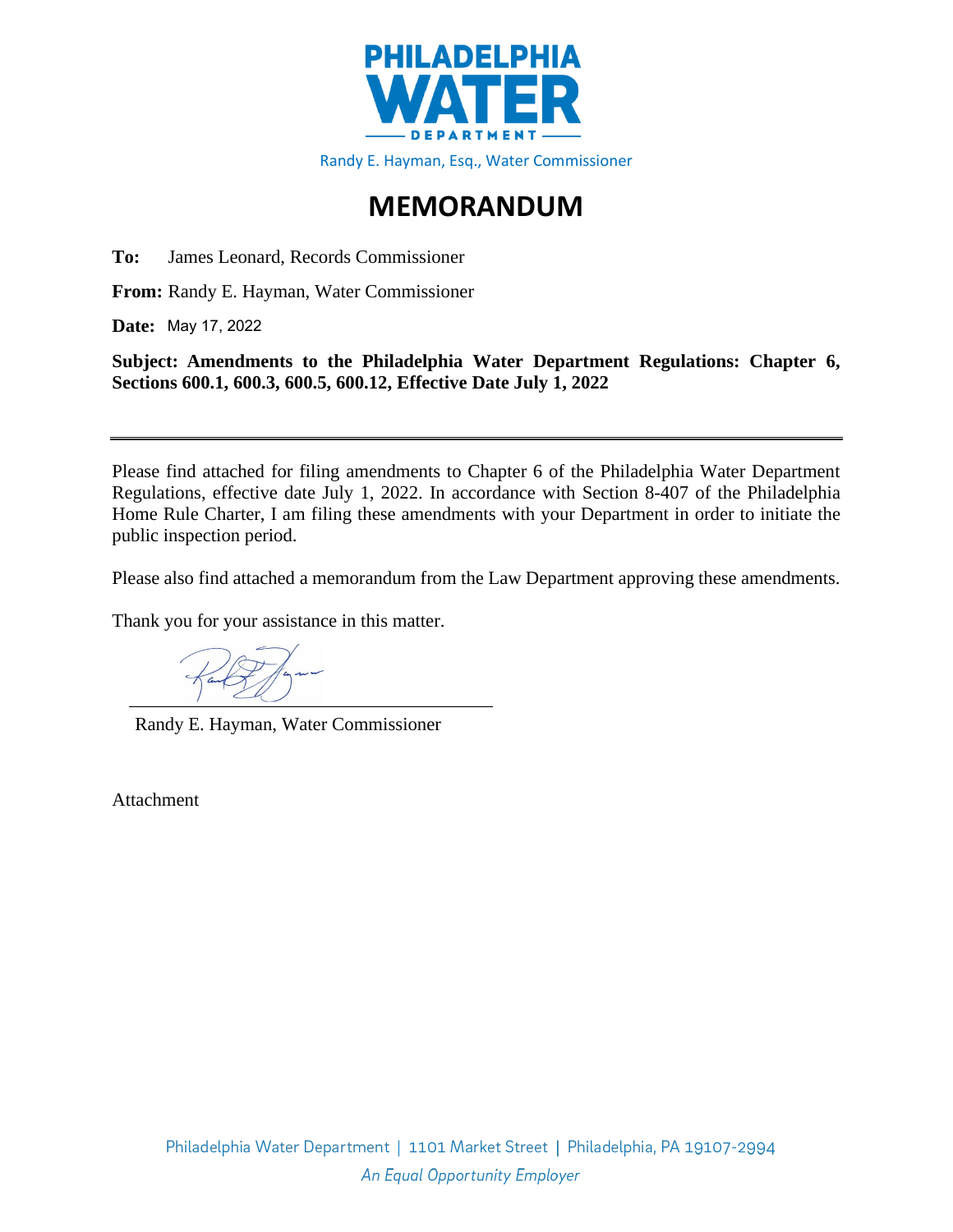

**City of Philadelphia LAW DEPARTMENT**

**Water Division 1101 Market Street 5 th Floor Philadelphia, PA 19107**

# **M E M O R A N D UM**

- **TO: Randy E. Hayman, Commissioner Philadelphia Water Department**
- **FROM: Lauren Curry, Deputy City Solicitor Water Division**
- **DATE: May 12, 2022**

## **SUBJECT: AMENDMENT TO PHILADELPHIA WATER DEPARTMENT REGULATIONS, CHAPTER 6, SECTIONS 600.1, 600.3, 600.5, 600.12, EFFECTIVE DATE JULY 1, 2022**

I have reviewed the attached Amendments to Chapter 6, Sections 600.1, 600.3, 600.5, and 600.12, of the Philadelphia Water Department Regulations and find the regulations to be legal and in proper form.

\_\_\_\_\_\_\_\_\_\_\_\_\_\_\_\_\_\_\_\_\_\_\_\_\_\_\_\_\_\_\_\_\_\_\_\_\_\_\_\_\_\_\_\_\_\_\_\_\_\_\_\_\_\_\_\_\_\_\_\_\_\_\_\_\_\_\_\_\_\_\_\_\_\_\_\_\_\_

In accordance with Section 8-407(a) of The Philadelphia Home Rule Charter, you may forward these regulations to the Department of Records where they will be made available for public inspection.

wen E.Curry

Lauren Curry Deputy City Solicitor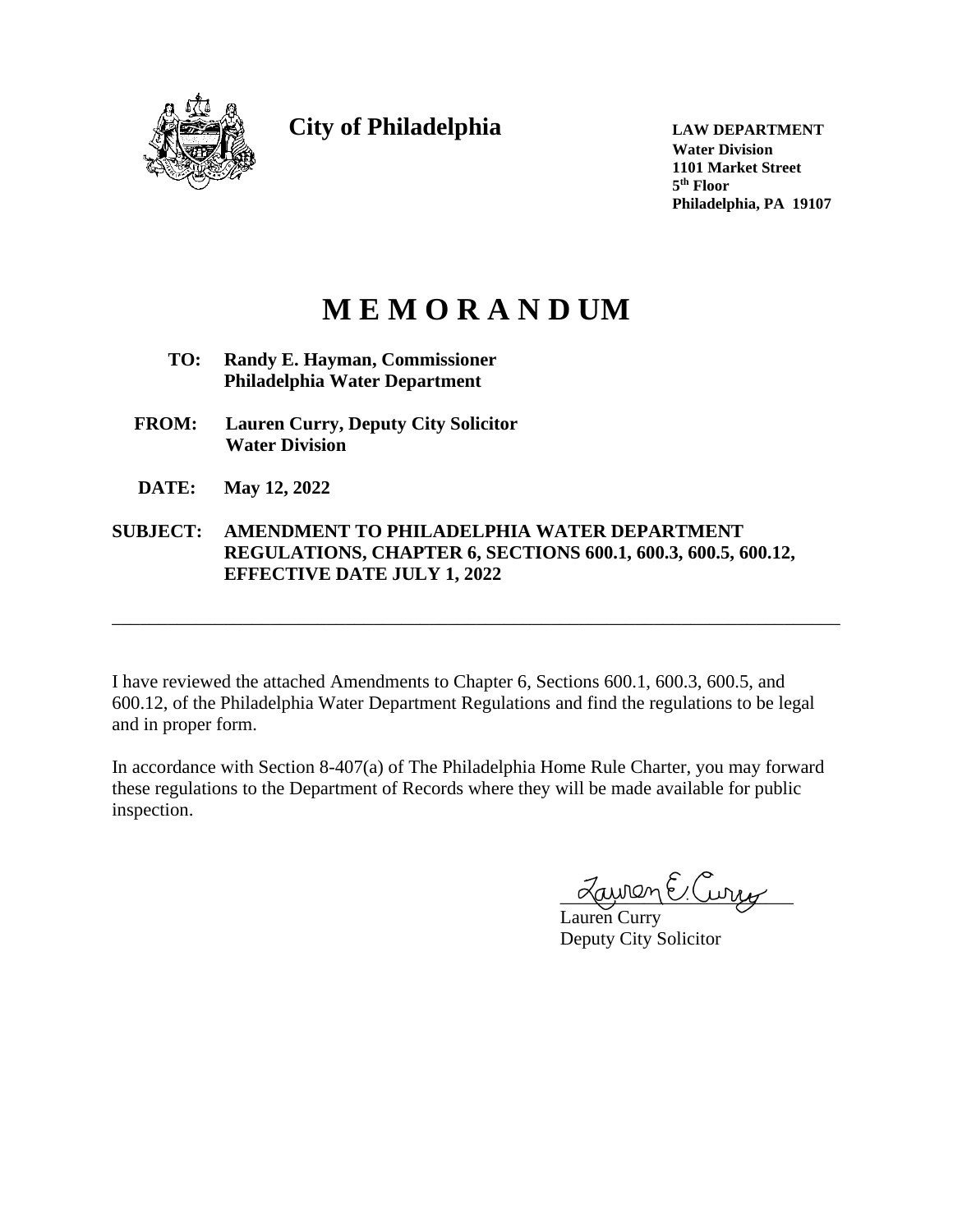## **CHAPTER 6 STORMWATER**

#### **600.1 Definitions**

\* \* \*

(q) Operations & Maintenance Agreement (O&M Agreement): An agreement, or declaration or other instrument in writing which outlines the maintenance requirements associated with the Post Construction Stormwater Management Plan.

\* \* \*

#### **600.3 Exemptions**

(a) General Exemptions

The following cases are exempt from the

specific requirements of these Regulations.

(1) Redevelopment that results in an area of Earth Disturbance less than one (1) acre is exempt from the requirements of the Section 600.5(b), Channel Protection requirement.

(2) Redevelopment located in the Delaware Direct Watershed or that discharges to the Lower Schuylkill Watershed River, Manayunk Canal, or Mingo Creek is exempt from the requirements of Section 600.5(b), Channel Protection.

\* \* \*

**600.5 Post-Construction Stormwater Management Requirements**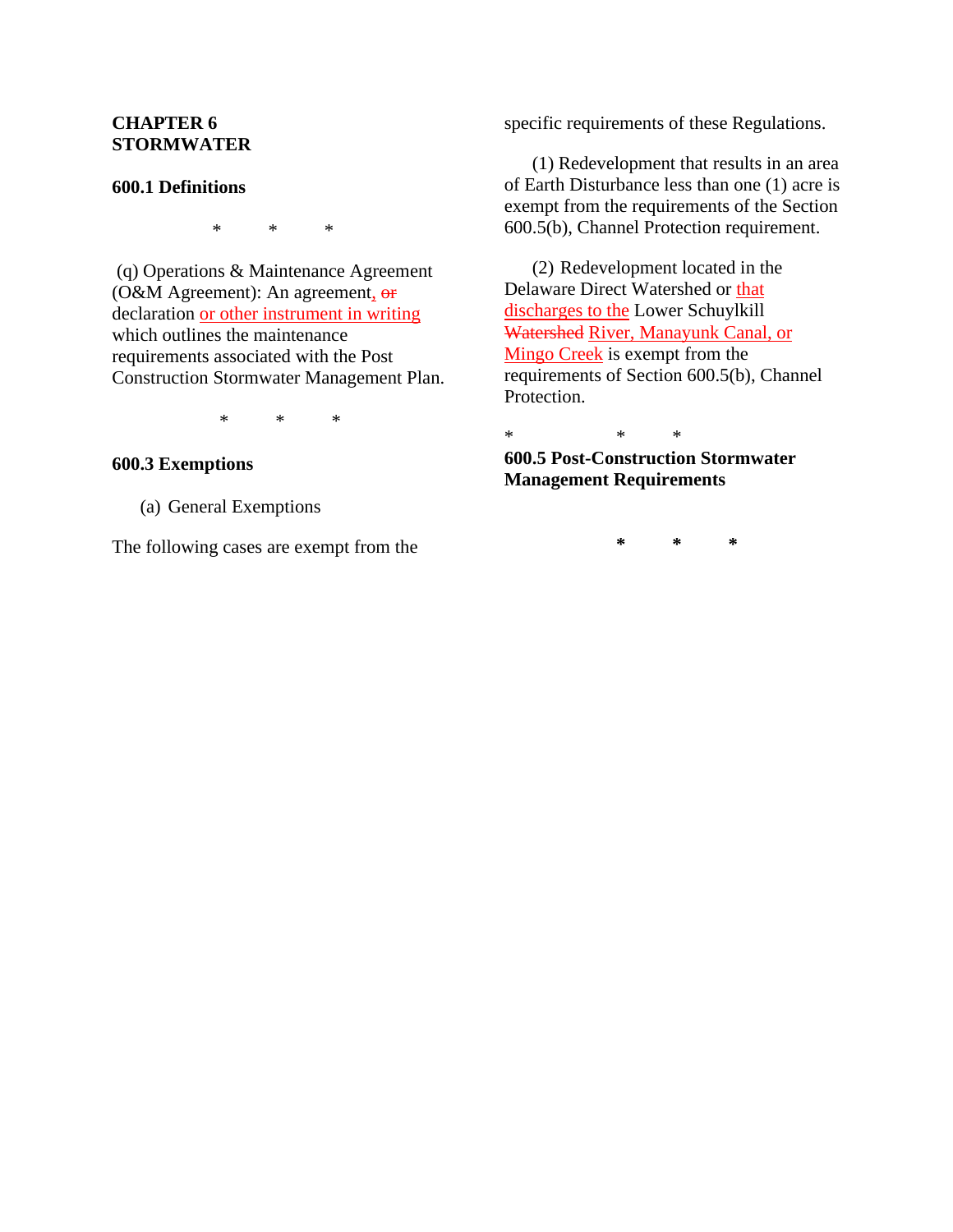|                 | <b>Column A</b>                          | <b>Column B</b>                           |
|-----------------|------------------------------------------|-------------------------------------------|
| <b>District</b> | <b>NRCS Type II 24-hour Design Storm</b> | <b>NRCS Type II 24 -hour Design Storm</b> |
|                 | applied to Proposed Condition            | applied to Predevelopment Condition       |
| A               | $2 - year$                               | $1 - year$                                |
| A               | $5 - year$                               | $5 - year$                                |
| A               | $10 - year$                              | $10 - year$                               |
| A               | $25 - year$                              | $25 - year$                               |
| A               | $50 - year$                              | $50 - year$                               |
| A               | $100 - year$                             | $100 - year$                              |
|                 |                                          |                                           |
| $\bf{B}$        | $2 - year$                               | $1 - year$                                |
| B               | $5 - year$                               | $2 - year$                                |
| $\bf{B}$        | $10 - year$                              | $5 - year$                                |
| B               | $25 - year$                              | $10 - year$                               |
| $\bf{B}$        | $50 - year$                              | $25 - year$                               |
| B               | $100 - year$                             | $50 - year$                               |
|                 |                                          |                                           |
| $B-1$           | $2 - year$                               | $1 - year$                                |
| $B-1$           | $5 - year$                               | $2 - year$                                |
| $B-1$           | $10 - year$                              | $5 - year$                                |
| $B-1$           | $25 - year$                              | $10 - year$                               |
| $B-1$           | $50 - year$                              | $25 - year$                               |
| $B-1$           | $100$ -year                              | $100 - year$                              |
|                 |                                          |                                           |
| $B-2$           | $2 - year$                               | $1 - year$                                |
| $B-2$           | $5 - year$                               | $2 - year$                                |
| $B-2$           | $25 - year$                              | $5 - year$                                |
| $B-2$           | $50 - year$                              | $10 - year$                               |
| $B-2$           | $100 - year$                             | $100 - year$                              |
|                 |                                          |                                           |

#### **Table of Peak Runoff Rates for Management Districts**

 $C^*$ Conditional Direct Discharge District

 $C - 1**$ Conditional Direct Discharge District

SMPs shall be designed such that peak rates from Column A are less than or equal to Peak Rates from Column B. \* In District C, a Development Site that can discharge directly without use of City infrastructure may do so without control of proposed conditions peak rate of runoff.

\*\* In District C-1, a Development Site that can discharge directly to the Tookany/Tacony-Frankford main channel Creek or major tributaries without the use of City infrastructure may do so without the control of proposed conditions peak rate of runoff greater than the 5–year storm.

Redevelopment situated outside of District C that is located in the Delaware Direct Watershed or that discharges to the Lower Schuylkill River, Watershed, Manayunk Canal, or Mingo Creek but situated outside of District C, that can discharge directly without the use of City infrastructure, may do so without the control of proposed conditions peak rate of runoff according to the procedures found in the Manual.

For Conditional Direct Discharge Districts, the proposed conditions peak rate of runoff for a Development Site that discharges to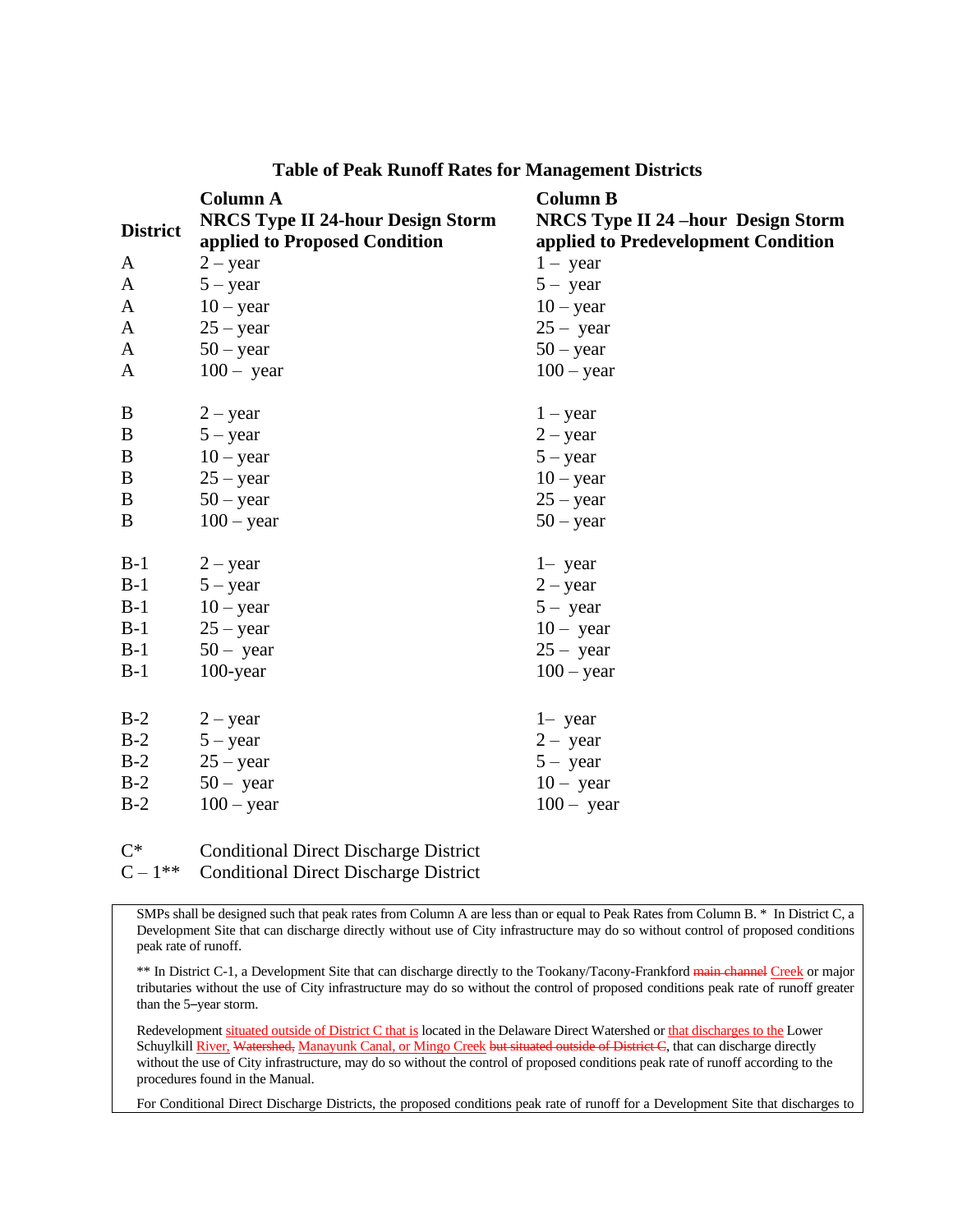City infrastructure must be controlled to the Predevelopment Conditions peak rate as required in District A provisions for the specified Design Storms. The Predevelopment Condition shall be defined according to the procedures found in the Manual.

\* \* \*

## **600.12 Recording of O & M Agreement, Stormwater Management Easements**

(a) The owner of any land upon which SMPs will be placed, constructed or implemented as described in the PCSMP shall be responsible for the recording of the following documents with the Philadelphia Department of Records:

(1) The O  $& M$  Agreement, which shall be included as part of the PCSMP submitted under Section 600.7, and

(2) Easements under Section 600.11 of these Regulations, if applicable.

(b) All recordings shall be at the property owner's expense.

(c) For property owned by the City of Philadelphia, the Commonwealth of Pennsylvania or the United States government, the recording of the O & M Agreement is not required until the transfer of the land containing the SMPs occurs.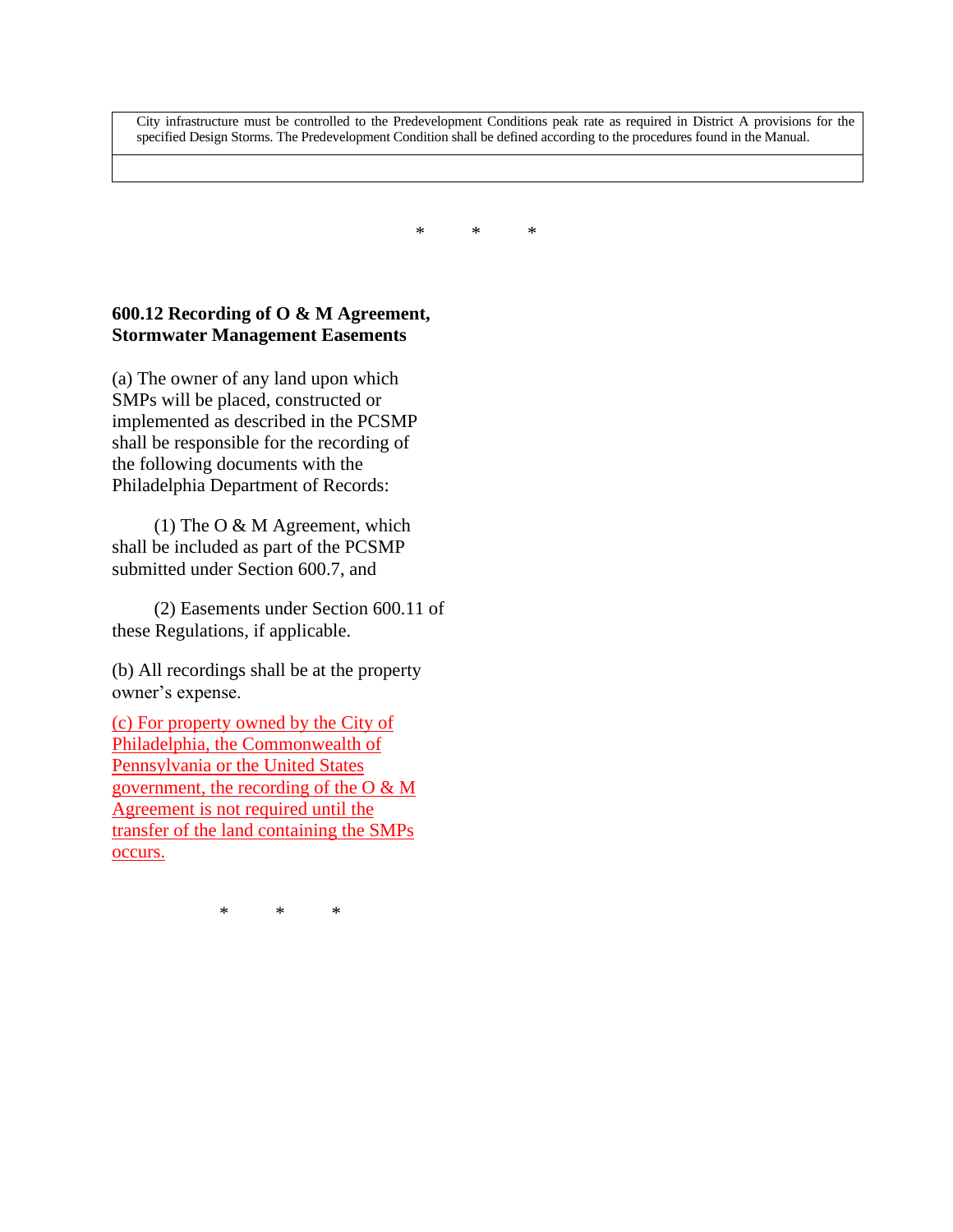## **CHAPTER 6 STORMWATER**

#### **600.1 Definitions**

\* \* \*

(q) Operations & Maintenance Agreement (O&M Agreement): An agreement, declaration or other instrument in writing which outlines the maintenance requirements associated with the Post Construction Stormwater Management Plan.

\* \* \*

#### **600.3 Exemptions**

(a) General Exemptions

The following cases are exempt from the

specific requirements of these Regulations.

(1) Redevelopment that results in an area of Earth Disturbance less than one (1) acre is exempt from the requirements of the Section 600.5(b), Channel Protection requirement.

(2) Redevelopment located in the Delaware Direct Watershed or that discharges to the Lower Schuylkill River, Manayunk Canal, or Mingo Creek is exempt from the requirements of Section 600.5(b), Channel Protection.

\* \* \*

## **600.5 Post-Construction Stormwater Management Requirements**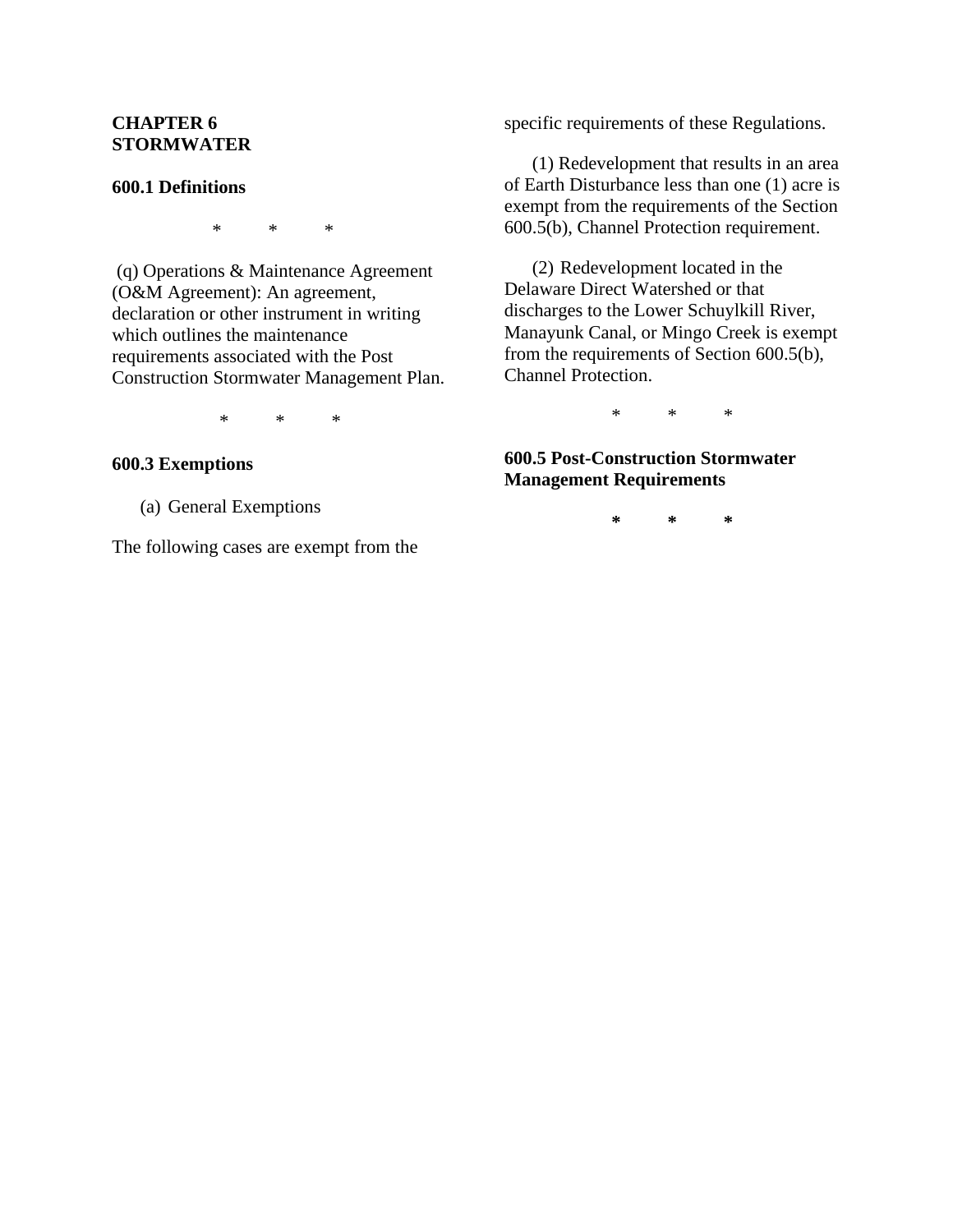|                 | <b>Column A</b>                          | <b>Column B</b>                           |
|-----------------|------------------------------------------|-------------------------------------------|
| <b>District</b> | <b>NRCS Type II 24-hour Design Storm</b> | <b>NRCS Type II 24 -hour Design Storm</b> |
|                 | applied to Proposed Condition            | applied to Predevelopment Condition       |
| A               | $2 - year$                               | $1 - year$                                |
| A               | $5 - year$                               | $5 - year$                                |
| A               | $10 - year$                              | $10 - year$                               |
| A               | $25 - year$                              | $25 - year$                               |
| A               | $50 - year$                              | $50 - year$                               |
| A               | $100 - year$                             | $100 - year$                              |
|                 |                                          |                                           |
| $\bf{B}$        | $2 - year$                               | $1 - year$                                |
| B               | $5 - year$                               | $2 - year$                                |
| $\bf{B}$        | $10 - year$                              | $5 - year$                                |
| B               | $25 - year$                              | $10 - year$                               |
| $\bf{B}$        | $50 - year$                              | $25 - year$                               |
| B               | $100 - year$                             | $50 - year$                               |
|                 |                                          |                                           |
| $B-1$           | $2 - year$                               | $1 - year$                                |
| $B-1$           | $5 - year$                               | $2 - year$                                |
| $B-1$           | $10 - year$                              | $5 - year$                                |
| $B-1$           | $25 - year$                              | $10 - year$                               |
| $B-1$           | $50 - year$                              | $25 - year$                               |
| $B-1$           | $100$ -year                              | $100 - year$                              |
|                 |                                          |                                           |
| $B-2$           | $2 - year$                               | $1 - year$                                |
| $B-2$           | $5 - year$                               | $2 - year$                                |
| $B-2$           | $25 - year$                              | $5 - year$                                |
| $B-2$           | $50 - year$                              | $10 - year$                               |
| $B-2$           | $100 - year$                             | $100 - year$                              |
|                 |                                          |                                           |

#### **Table of Peak Runoff Rates for Management Districts**

 $C^*$ Conditional Direct Discharge District

 $C - 1**$ Conditional Direct Discharge District

SMPs shall be designed such that peak rates from Column A are less than or equal to Peak Rates from Column B. \* In District C, a Development Site that can discharge directly without use of City infrastructure may do so without control of proposed conditions peak rate of runoff.

\*\* In District C-1, a Development Site that can discharge directly to the Tookany/Tacony-Frankford Creek or major tributaries without the use of City infrastructure may do so without the control of proposed conditions peak rate of runoff greater than the 5– year storm.

Redevelopment situated outside of District C that is located in the Delaware Direct Watershed or that discharges to the Lower Schuylkill River, Manayunk Canal, or Mingo Creek, that can discharge directly without the use of City infrastructure, may do so without the control of proposed conditions peak rate of runoff according to the procedures found in the Manual.

For Conditional Direct Discharge Districts, the proposed conditions peak rate of runoff for a Development Site that discharges to City infrastructure must be controlled to the Predevelopment Conditions peak rate as required in District A provisions for the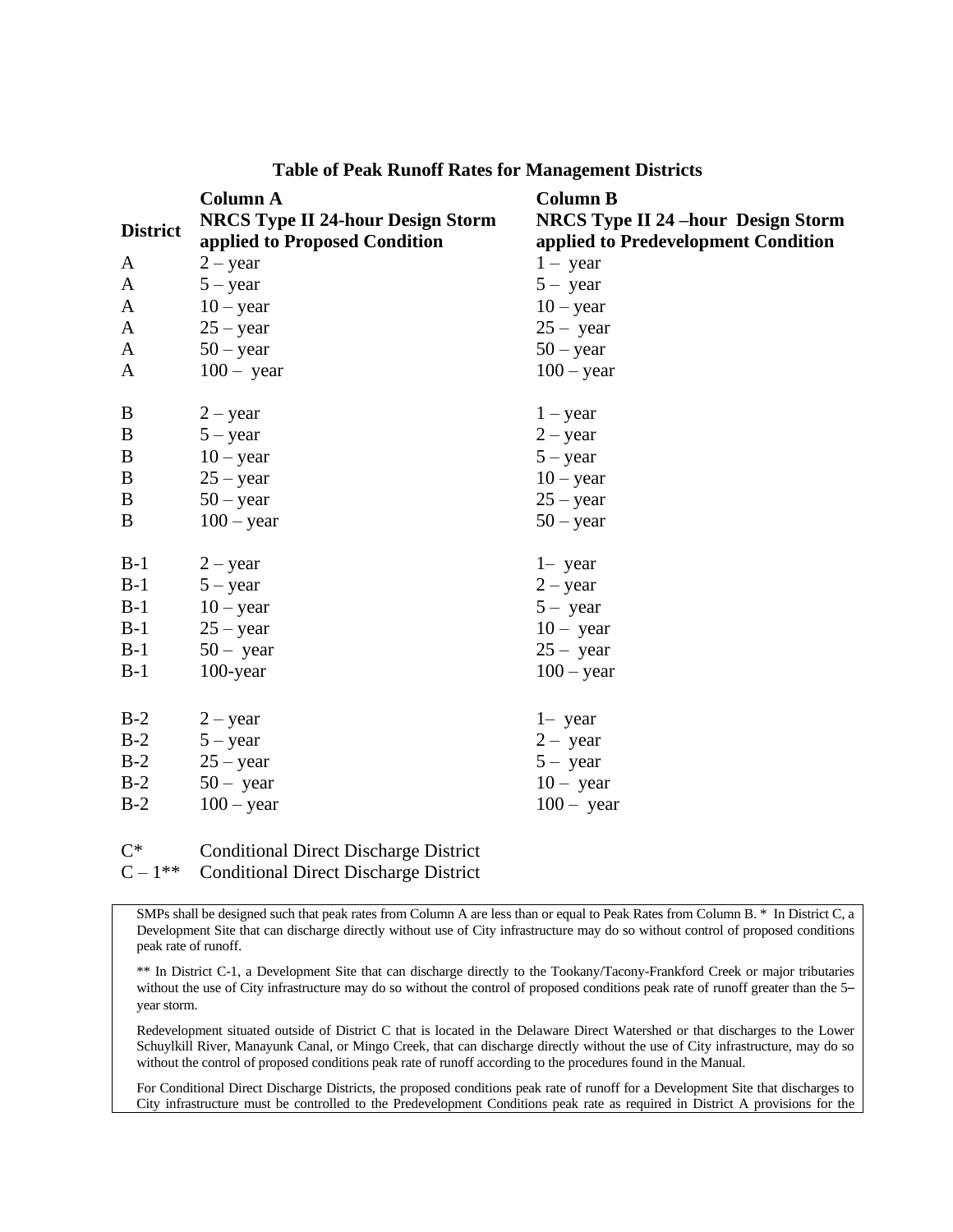specified Design Storms. The Predevelopment Condition shall be defined according to the procedures found in the Manual.